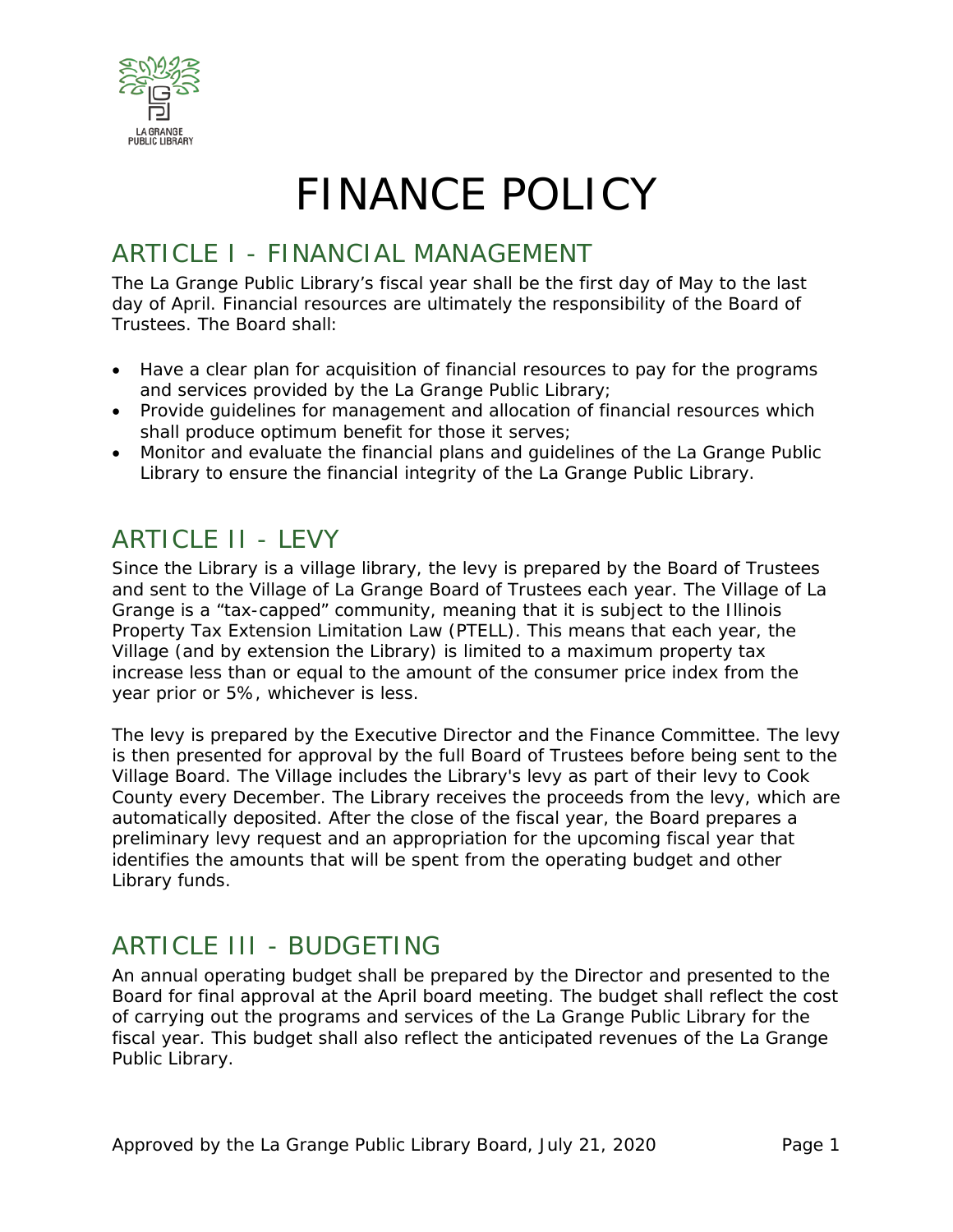

The budget shall be viewed by the Board as its financial plan for the La Grange Public Library, and approval of the budget by the Board shall be authority for the Director to manage the La Grange Public Library's finances according to the plan without seeking further approval of the Board as long as the expenditures have been previously appropriated. However, the Director shall keep the Board well informed of the ongoing status of the financial plan and shall not make expenditures outside the budget plan without seeking Board approval to amend the budget. Amendments to the budget shall be presented as necessary to the Board for discussion and approval.

### ARTICLE IV – EMERGENCY EXPENDITURES

In the event of an emergency, the Executive Director, or designee, may spend up to \$20,000 for any unbudgeted expenditures with the approval of any two officers of the Board of Trustees. An emergency is defined as an unforeseen event that threatens the safety of the public or staff, or that risks damage to Library property.

Note: Where possible, competitive price quotes should be obtained.

### ARTICLE V - ACCOUNTING

The accounting system used by the La Grange Public Library shall utilize generally accepted accounting principles (GAAP) that are required by regulatory agencies for government units. The Governmental Accounting Standards Board (GASB) is the accepted standard-setting body for establishing governmental accounting and financial reporting principles.

The accounting practices and procedures used by the La Grange Public Library shall allow for adequate management of the La Grange Public Library's revenues and expenditures and shall provide adequate systems of monitoring by the Board of Trustees as well as outside auditors.

#### **Reporting Entity**

As required by generally accepted accounting principles (GAAP), the financial statements include all accounts of the La Grange Public Library. The library has a separately elected Board from that of the Village of La Grange and provides services to residents within the geographic boundaries of the Village.

#### **Measurement Focus, Basis of Accounting, and Basis of Presentation**

The accounts of the library are organized and operated on the basis of funds. A fund is an independent fiscal and accounting entity with a self-balancing set of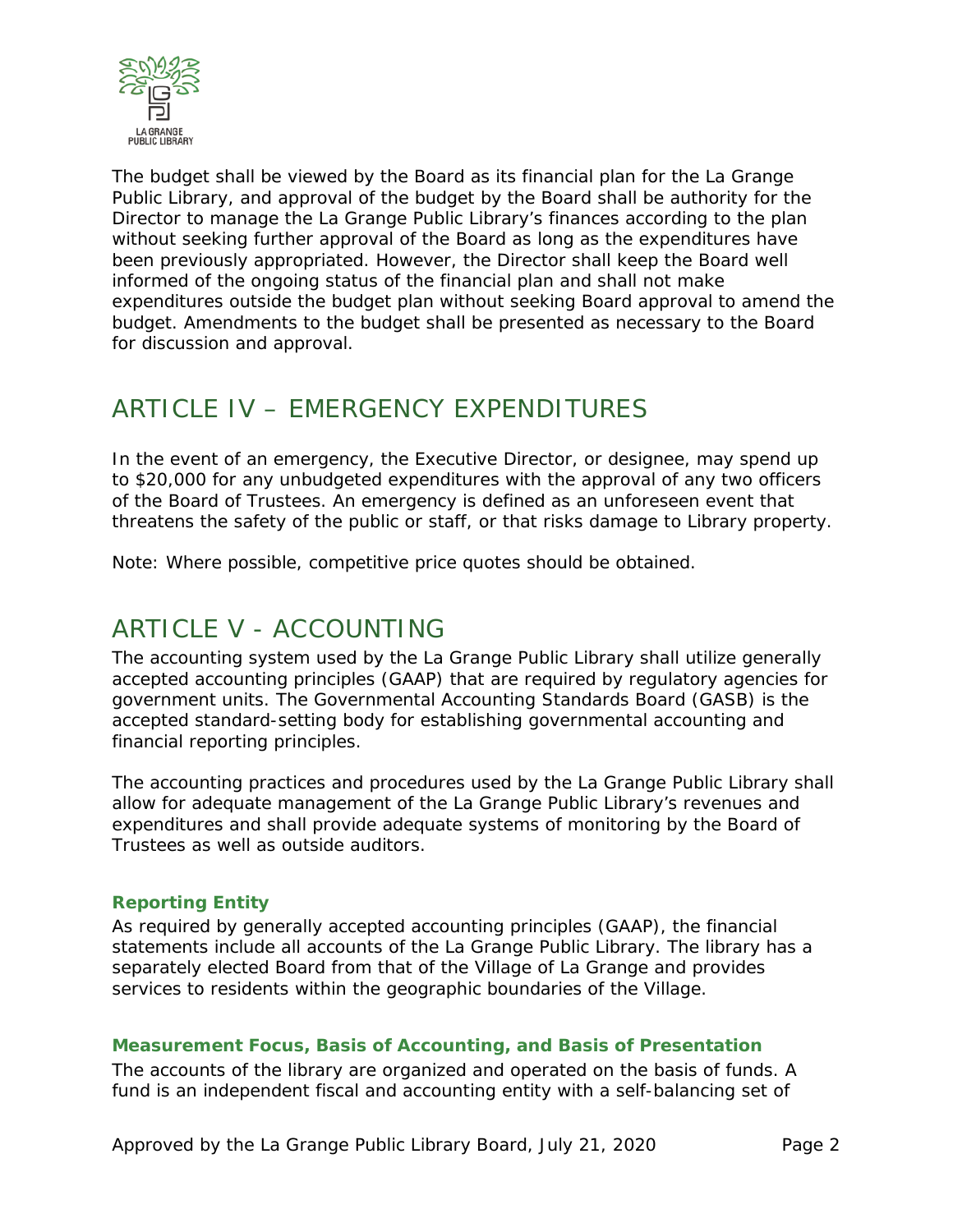

accounts. Fund accounting segregates funds according to their intended purpose and is used to aid management in demonstrating compliance with finance-related legal and contractual provisions. The minimum number of funds is maintained consistent with legal and managerial requirements.

Governmental funds are used to account for the library's general governmental activities. The Library shall use the modified accrual basis of accounting, wherein revenues are recognized when susceptible to accrual (i.e., when they are "measurable and available"). "Measurable" means the amount of the transactions can be determined and "available" means collectible within the current period or soon enough thereafter to pay liabilities of the current period. Expenditures are recorded when the related fund liability is incurred, except for certain compensated absences and claims and judgments which are recognized when the obligations are expected to be liquidated with expendable available financial resources.

The Library recognizes property taxes when they become both measurable and available in the year intended to finance. A one-month availability period is used for revenue recognition for all other governmental fund revenues. Expenditures are recorded when the related fund liability is incurred.

Entitlements and shared revenues are recorded at the time of receipt or earlier if the susceptible to accrual criteria are met. Expenditure-driven grants are recognized as revenue when the qualifying expenditures have been incurred and all other grant requirements have been met.

### ARTICLE VI – FUNDS AND FUND BALANCES

The Library maintains the following funds:

- The Operating Fund is the library's primary fund. It accounts for all financial resources of the general government, except those required to be accounted for in another fund.
- The Special Building Fund holds monies that are legally restricted to expenditures for capital purposes.
- The Working Cash Fund is used for the sole purpose of enabling the Library to have sufficient money to meet demands for ordinary and necessary expenditures.
- The Tyler Duelm Memorial Fund is a gift fund assigned for children's programs.
- The Malone Fund is a materials endowment with a principal of \$20,000. Interest earned on the principal may be utilized for materials purchases as stated in the Mary Malone Trust Estate documentation.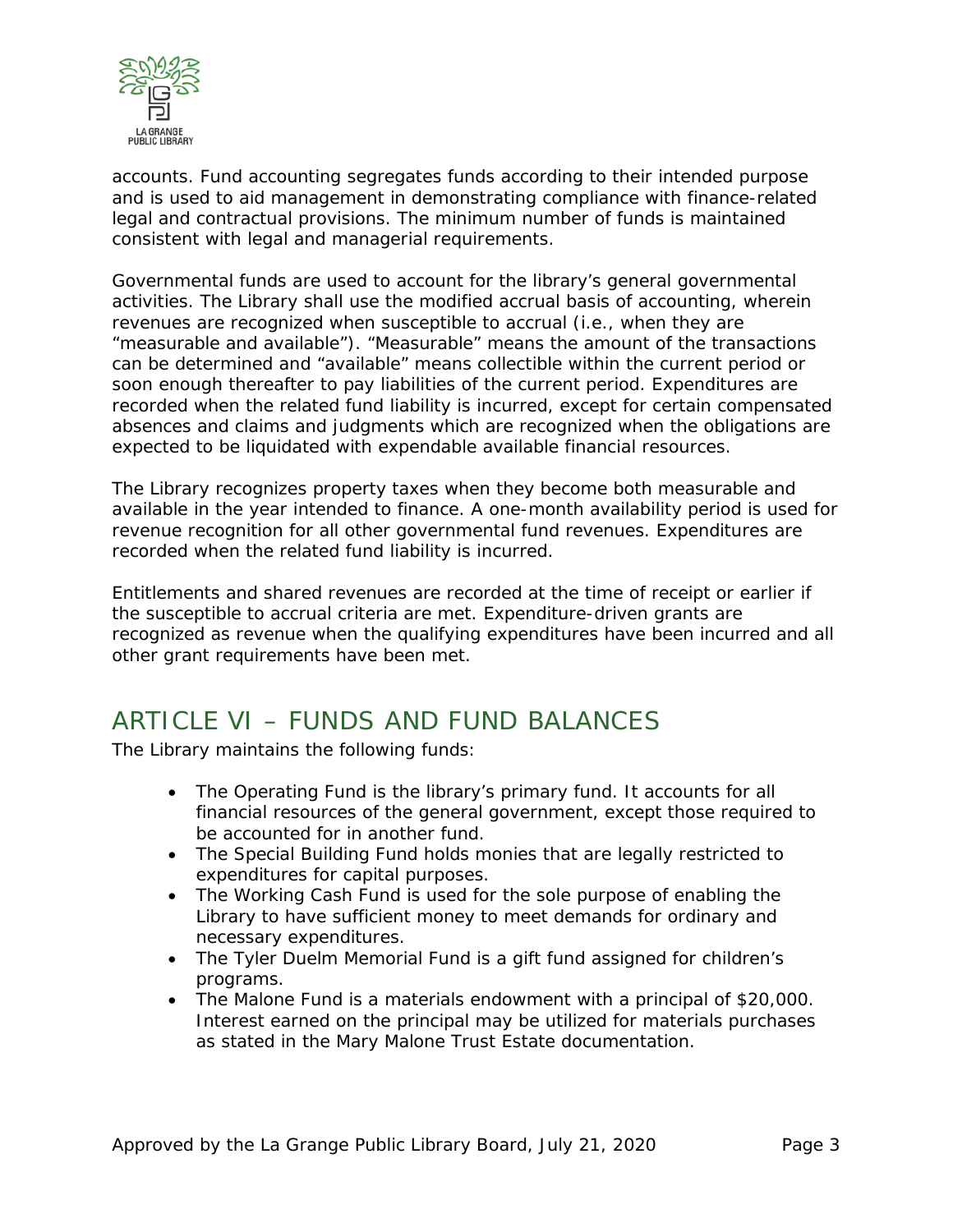

#### **SPECIAL BUILDING FUND**

The La Grange Public Library maintains a capital reserve, known as the Special Building Fund, in accordance with 75 ILCS 5/5-8 for the purposes authorized by statute. The Board of Trustees in conjunction with its annual budget determination shall specify for what purposes these special funds are being accumulated. The Board also reserves the right to continue to reserve funds pursuant to 75 ILCS 5/5- 8 without making any expenditure until such time as the Board determines the specific expenditures to be appropriate. Any interest earned remains within the fund.

#### **WORKING CASH FUND**

The La Grange Public Library maintains a working cash fund in accordance with 75 ILCS 5/4-13 for the purposes authorized by statute. The working cash fund shall be maintained in a special and separate fund, as per law. The principal shall be utilized only in anticipation of tax collection when necessary. The fund shall be reimbursed once taxes are collected, as per law. Best efforts will be made to maintain a balance no greater than \$200,000 with any excess funds transferred to the Operating Fund.

#### **FUND BALANCE**

After the close of the fiscal year, the Library Board may authorize the transfer of excess monies from the Operating Fund to the Special Building Fund. The amount of the transfer shall be no more than the "net change in fund balance" at the conclusion of the annual audit.

### ARTICLE VII - FINANCIAL REPORTS AND AUDITS

Reports reflecting the financial condition of the La Grange Public Library shall be presented to the Board monthly. These financial reports shall include:

- Monthly revenue and expenditure statements for the month and year-to-date with comparison to the budget in all funds;
- Payroll distribution summary;
- A statement of current cash and investments.
- A statement of disbursements (bills) for the month.

An independent auditor appointed by the Board shall conduct an annual audit of La Grange Public Library's finances in accordance with the law and generally accepted accounting principles (GAAP). The scope of those audits shall be determined from time to time by the Board.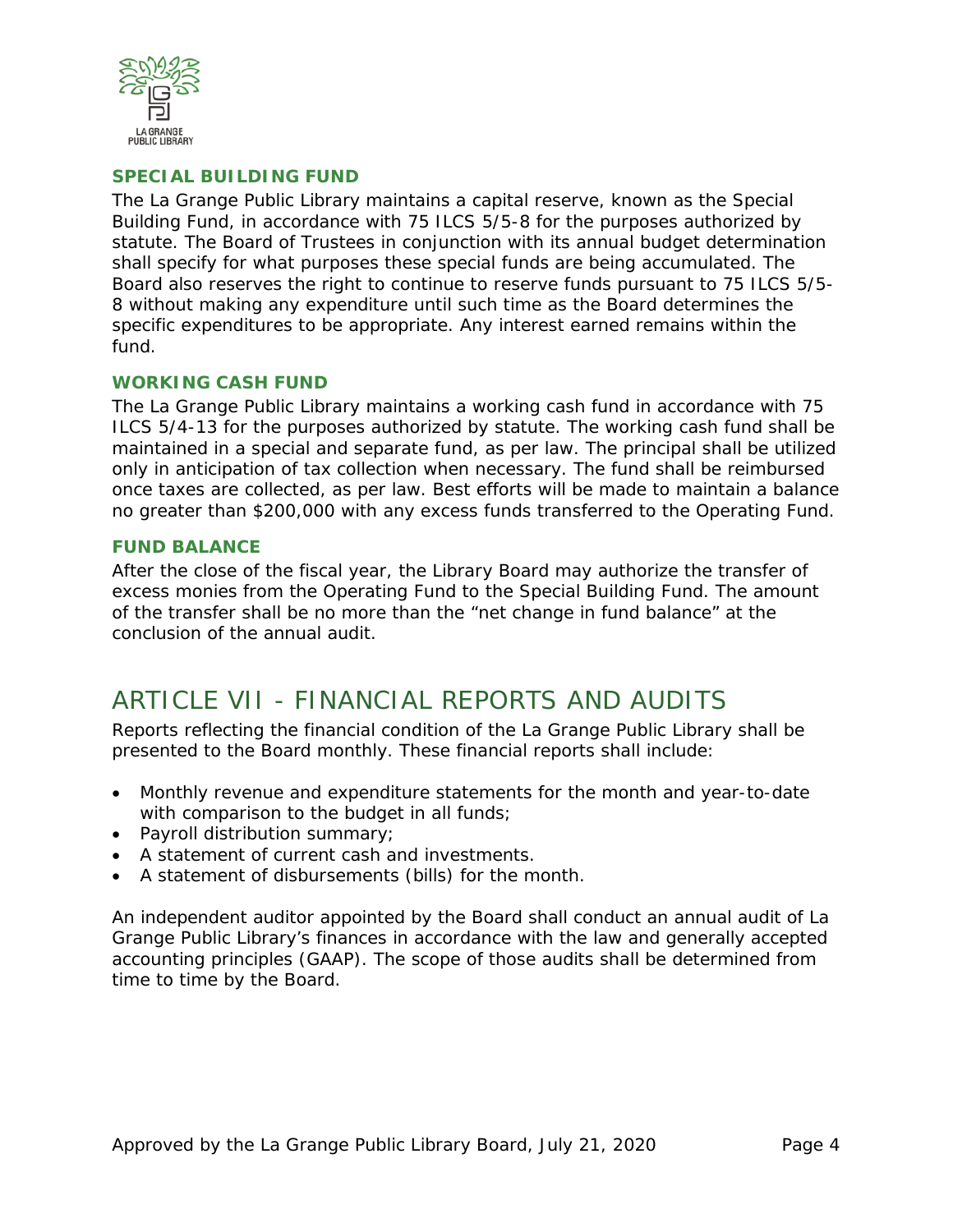

## ARTICLE VIII - DISBURSEMENTS

#### **INVOICES**

The disbursements for the month are approved at the Board meeting before checks are distributed to the vendors. Payments to regular vendors (e.g. utilities or insurance) are pre-issued before the Board meeting and approved at the meeting.

Each disbursement shall be supported by an invoice or other evidence of the propriety of the disbursement. Each invoice shall be signed by two persons: the appropriate department head and the Executive Director. In the event of an administrative expense, the invoice shall be signed by the Executive Director or the Business Manager. One copy of the invoice shall be filed at the Library.

#### **ACCOUNTS PAYABLE APPROVAL LISTING**

An accounts payable approval listing, itemizing all disbursements for each accounting period, will be signed by the Executive Director, and copies will be submitted to the Treasurer and all trustees for review prior to the regular meeting of the board. The original copy of the accounts payable approval listing shall be approved by majority vote of a quorum of the board, signed by all trustees present, and filed at the Library.

If a quorum of the Board is not available or a regular monthly meeting is cancelled, management is authorized to review and authorize payment of all routine bills that are within the Budget. The full Board will ratify such payment at the next regularly scheduled meeting of the Board.

#### **CHECKS**

Disbursements (other than petty cash) made from library funds, of which the Treasurer of the Library Board is custodian, shall be made by check or electronic funds transfer (EFT). All disbursements require one authorized signature. Authorized signatures include those of the Board Treasurer, and Executive Director. All disbursements are reviewed by the Board Treasurer or President prior to payment and are subject to ratification by the Board at the Board's next regular meeting.

It is the responsibility of the Director to ensure that signatures are procured from appropriate signatories so that payment can be made on obligations of the La Grange Public Library. It is also the responsibility of the Director to establish adequate controls and safeguards to ensure disbursement of funds only for proper purposes.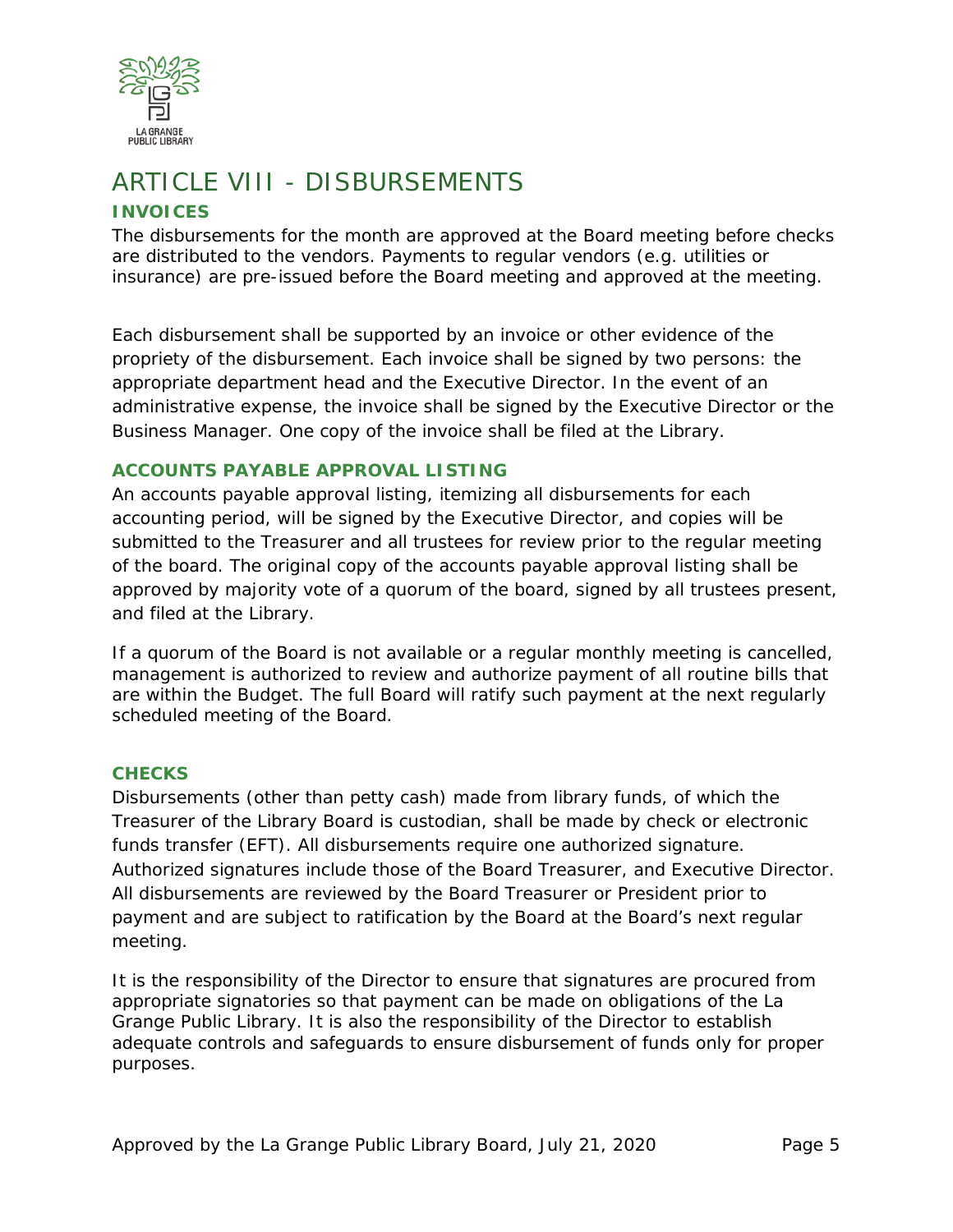

It is the responsibility of all check signers to ensure that there is adequate documentation, consistent with good internal controls, for valid payment of checks they sign.

#### **SPENDING AUTHORIZATIONS**

The Director may make expenditures consistent with the Board-approved budget without further Board approval. However, expenditures that are not within the Board approved budget must be formally approved by the Board of Trustees.

Expenditures above \$25,000 must be put out for bid, as per 65 ILCS 5/8-9 and 30 ILCS 520.

A list of anticipated major capital expenditures should be included with the annual budget and the yearly updated long range plan that are submitted to the Board for approval.

#### **PETTY CASH AND CREDIT CARDS**

#### **Petty Cash**

The Library shall maintain petty cash to be accountable to the Board and to be used only for those items that are impractical to use a credit card or check. Normally each transaction should be less than \$20.

#### **Credit Cards**

The Director, Business Manager, and other selected staff members shall be issued a La Grange Public Library credit card at the discretion of the Executive Director. The list of staff credit cards and spending limits shall be documented in Administration. Each card shall only be used for appropriate La Grange Public Library business, and all uses shall be properly documented. The La Grange Public Library credit card shall not be used for personal expenditures.

Monthly credit card bills shall be documented in the accounts payable approval listing for the Board each month.

### ARTICLE IX - INVESTMENT AND CASH MANAGEMENT **SCOPE & PURPOSE**

This policy applies to all funds of the "Library". The purpose of the Investment and Cash Management Policy (Policy) is to provide a clear and concise statement of objectives by the Board of Trustees of the Library as to management of Library funds.

#### **OBJECTIVES**

1. Safety of principal: The Library shall maintain funds in a financial institution only if that institution is a member of the FDIC system or SIPC. No funds

Approved by the La Grange Public Library Board, July 21, 2020 Page 6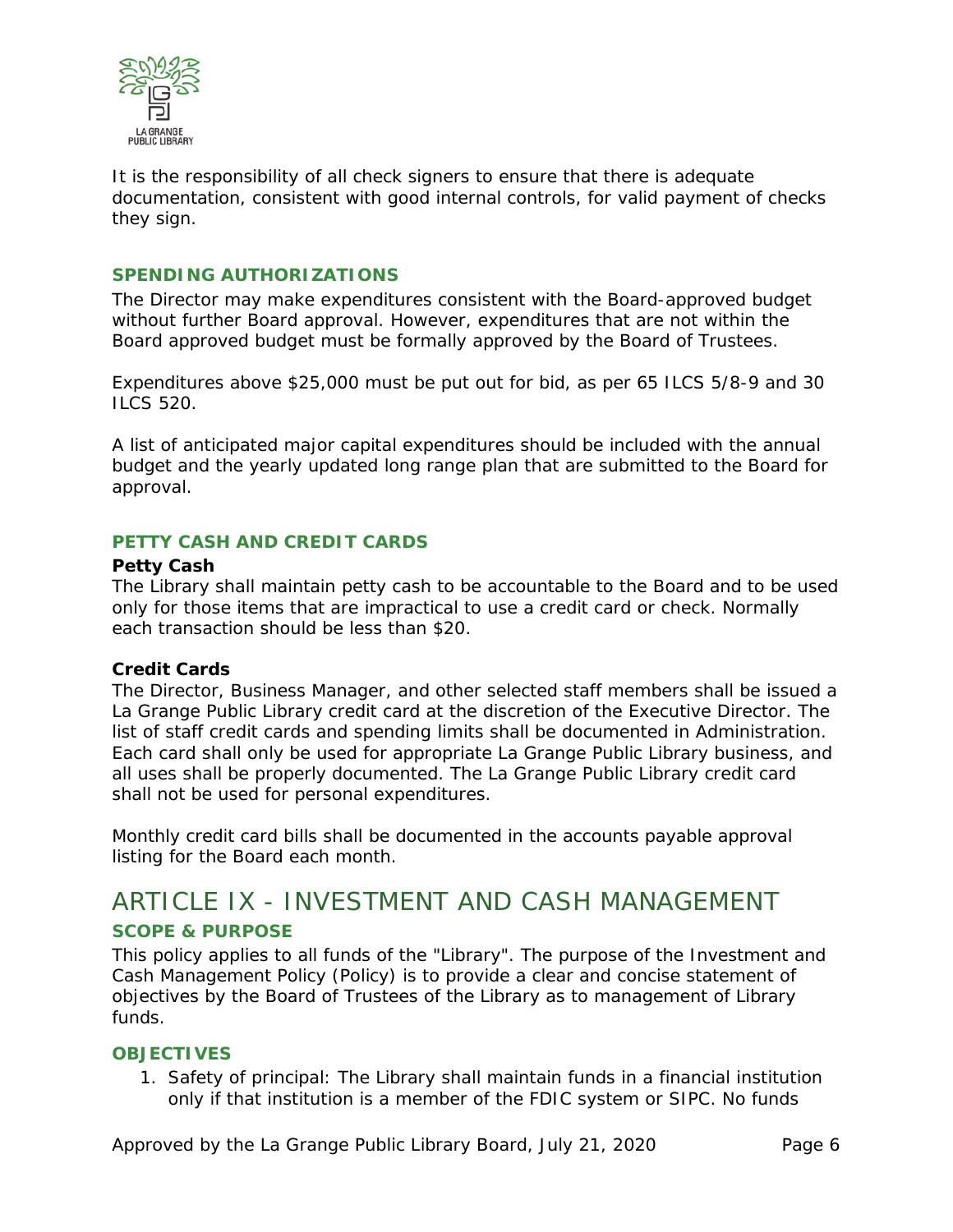

shall be invested in any financial institution in excess of the amount covered by any applicable insurance plan.

- 2. Liquidity: The investment portfolio shall remain sufficiently flexible to enable the Executive Director to meet all operating requirements for three months, which may be reasonably anticipated in any fund.
- 3. Return on Investment: The investment portfolio shall be designed to maximize returns consistent with risk limitations identified herein and prudent investment principles.
- 4. Sustainability: Investment decisions will be evaluated considering material, relevant, and decision-useful sustainability factors within the bounds of financial and fiduciary prudence, consistent with the Illinois Sustainable Investing Act, 30 ILCS 238.

#### **INVESTMENT SELECTION**

Except for monies set aside for operating expenses, the Board may invest in any of the following types of investment instruments:

- 1. Interest bearing savings accounts, interest bearing certificates of deposit, interest bearing time deposits, interest bearing money market instruments or any other investment constituting direct obligations of any bank that is insured by the Federal Deposit Insurance Corporation (FDIC).
- 2. Direct obligations of the federal government and any agencies thereof with maturities of one year or less.
- 3. Illinois Funds
- 4. Any other instruments deemed appropriate by the Board.

#### **PRUDENCE**

Investments shall be made with the judgment and care under the circumstances then prevailing, which persons of prudence, discretion and intelligence exercise in the management of their own affairs, not for speculation, but for investment, considering the probable preservation of their capital as well as the probable income to be derived. This "prudent person" standard shall be used by the Finance Committee of the Library and shall be followed in making investments for the Library and in managing those investments.

#### **FINANCIAL INSTITUTIONS**

The Board shall approve all financial institutions on an annual basis, and will conduct periodic reviews of investment advisors and money managers. The Board will also periodically review the nature and purpose of invested funds.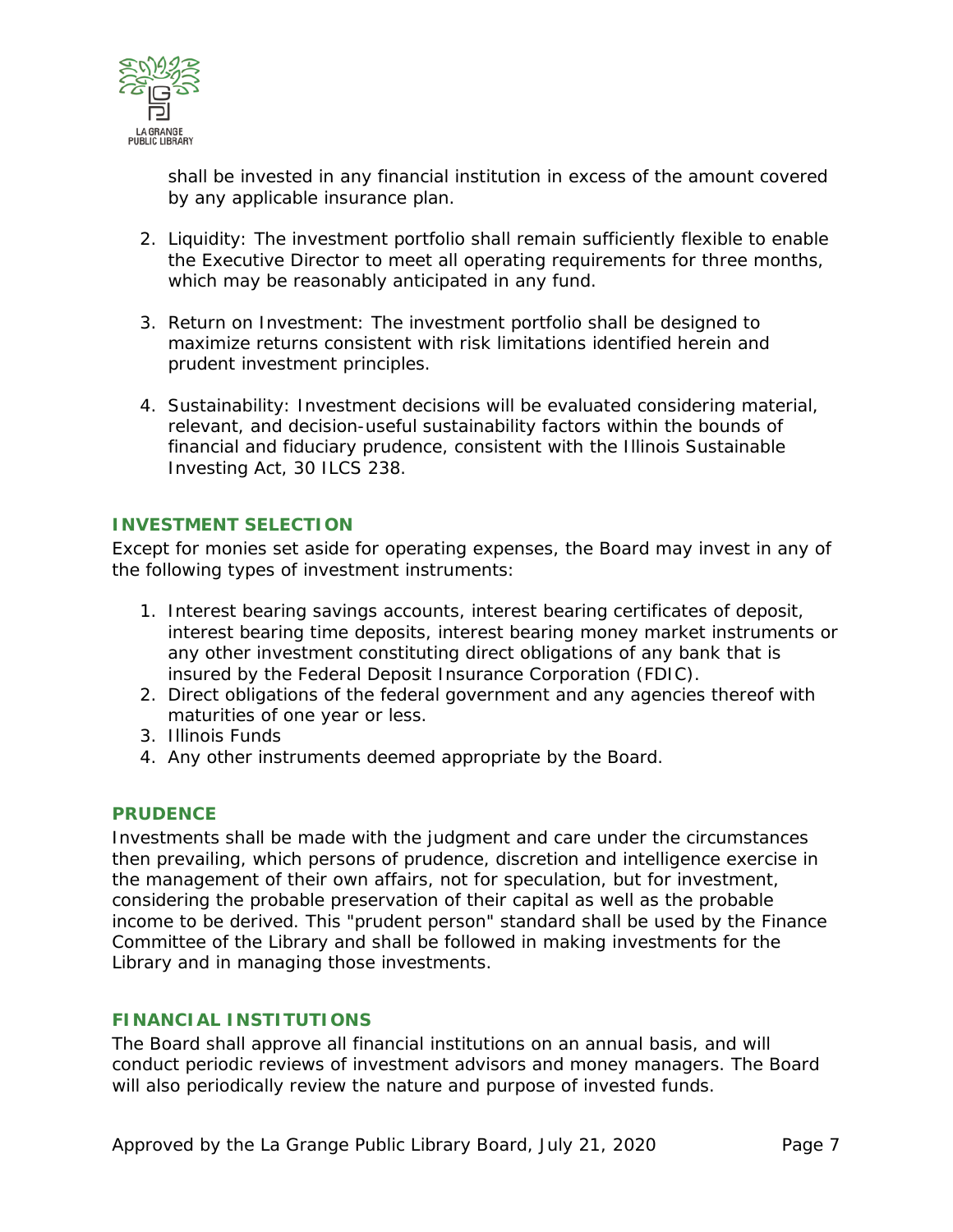

#### **DIVERSIFICATION**

The investment portfolio shall be diversified to eliminate the risk of loss resulting from concentration of assets in a specific maturity, a specific issuer or a specific class of securities.

#### **INTERNAL CONTROLS**

The Library's Finance Committee shall establish a system of internal controls, which shall be documented in writing and filed with the Library's Board of Library Trustees for review. The controls shall be designed to prevent losses of public funds arising from fraud, employee error, misrepresentation by third parties, unanticipated changes in financial markets, or imprudent actions by authorized investment officers.

#### **ENFORCEMENT**

The Executive Director, under the policy oversight of the Board, is responsible for enforcement of this policy.

#### **REPORTING**

The Executive Director shall develop appropriate procedures for the legal and financial review and approval of all documents entered into to implement the Policy. Investments, fund balances, and the status of such accounts will be reported at least quarterly at Board Meetings and will include information regarding securities in the portfolio by class or type, all income earned, and market value as of the report date.

#### **ETHICS AND CONFLICTS OF INTEREST**

Authorized investment officers of the Library and employees in policy-making positions shall refrain from personal business activity that could conflict, or give the appearance of a conflict with proper execution of the investment program, or which could impair their ability to make impartial investment decisions. Such individuals shall disclose to the Library any material financial interests in financial institutions which conduct business with the Library, and they shall further disclose any personal financial investment positions that could be related to the performance of the investment portfolio. In addition, such individuals shall subordinate their personal investment transactions to those of the investment portfolio, particularly with regard to the time of purchases and sales.

No person acting as Treasurer or financial officer for the Library, or who is employed in any similar capacity by or for the Library, may do any of the following:

1. have any interest, directly or indirectly, in any investments in which the Library is authorized to invest.

Approved by the La Grange Public Library Board, July 21, 2020 Page 8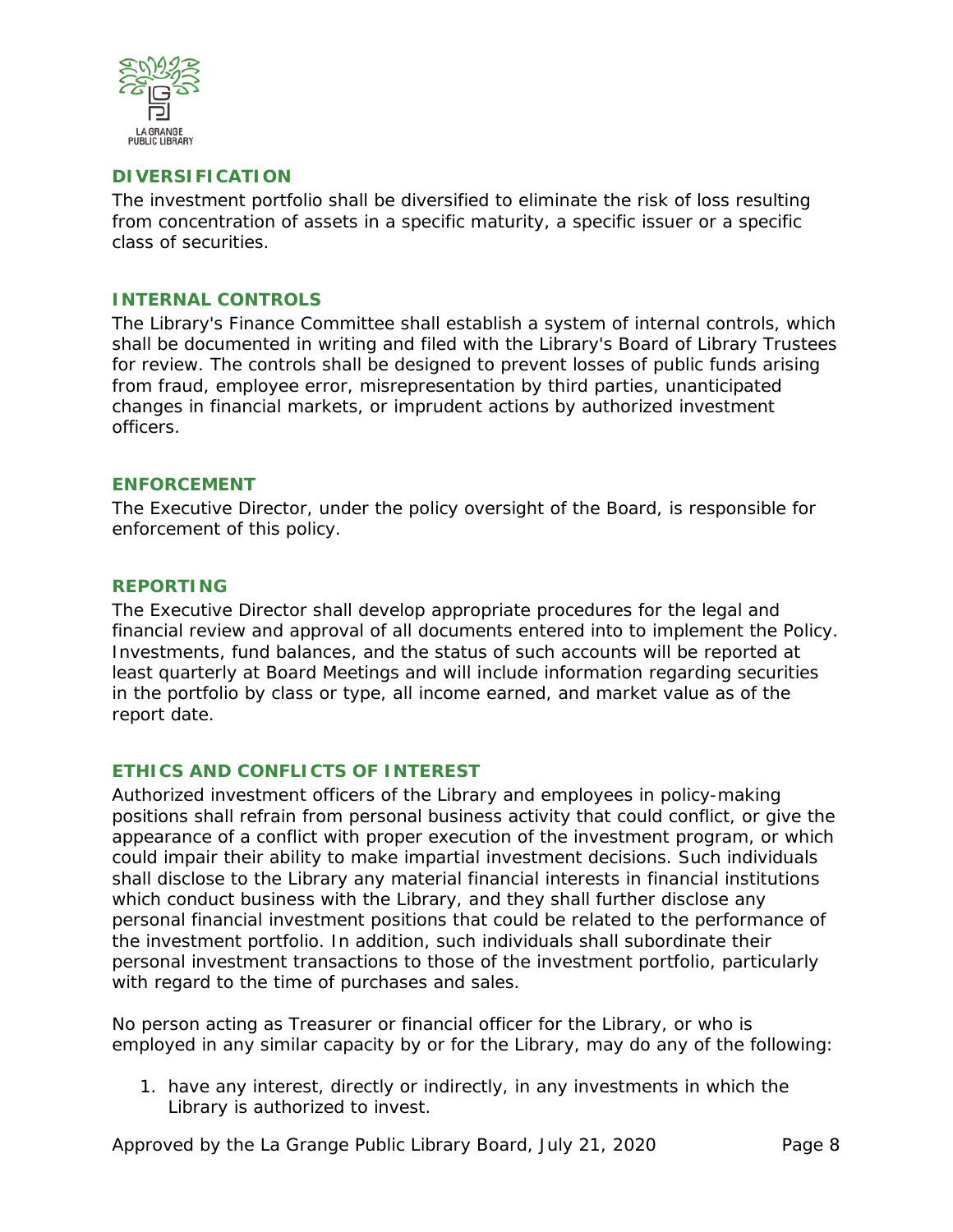

- 2. have any interest, directly or indirectly, in the sellers, sponsors, or managers of those investments.
- 3. receive, in any manner, compensation of any kind from any investments in which the Library is authorized to invest.

#### **COMPLIANCE**

The Policy shall at all times comply with all applicable laws and statutes, By-laws and Resolutions of the Board.

#### **COLLATERAL**

It is the policy of the La Grange Public Library to require that funds on deposit in excess of FDIC or FSLIC limits be secured by some form of collateral. The library shall accept any of the following assets as collateral:

- U. S. Government Securities;
- Obligations of Federal Agencies;
- Obligations of Federal Instrumentalities;
- Obligations of the State of Illinois;
- General Obligation Bonds of Illinois Municipalities rated "A" or better;
- Any other collateral identified in Illinois Compiled Statutes as acceptable for use by the Treasurer of the State of Illinois.

The amount of collateral provided shall be not less than one-hundred-ten percent (110%) of the fair market value of the net amount of public funds secured. Pledged collateral shall be held by the Library or in safekeeping and evidenced by a safekeeping agreement.

#### **INDEMNIFICATION**

The individual who has performed his or her duties responsibly should not be held personally liable for any loss. Individuals acting in accordance with the Policy shall be relieved of personal responsibility for unforeseen fluctuations in the value of the portfolio of investments resulting from, but not limited to, changes in credit standings or market conditions, provided that such deviations are reported in a timely fashion and appropriate actions taken to control adverse developments.

#### **PROCEDURES**

- 1. Procedures defined herein are not all inclusive, therefore the Executive Director is authorized to develop additional procedures where deemed appropriate to implement the Policy.
- 2. For the investment of new dollars or for the roll-overs of maturing certificates of deposit with new terms, the Executive Director shall consult when necessary with the Treasurer or the Chairman of the Finance Committee with

Approved by the La Grange Public Library Board, July 21, 2020 Page 9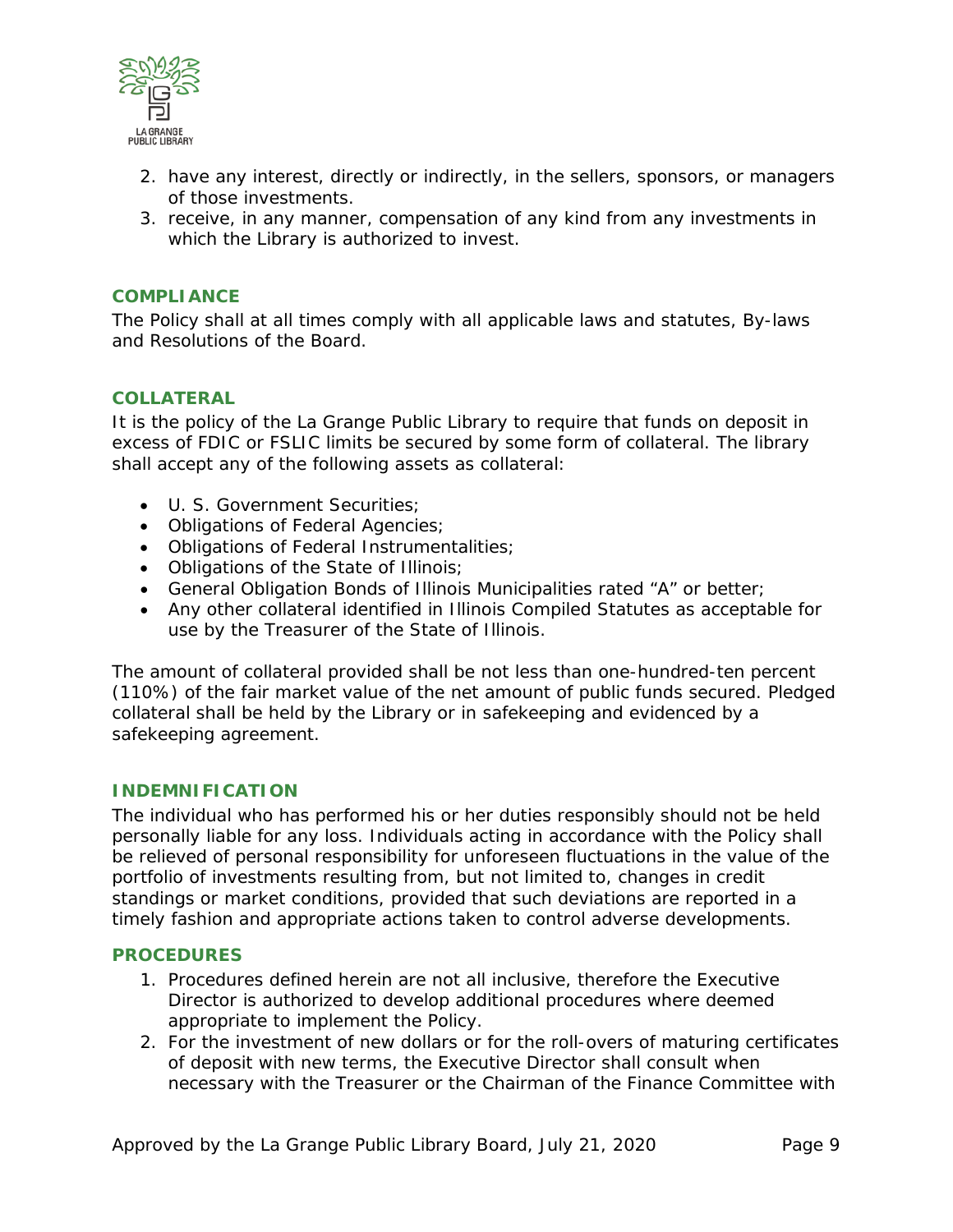

a recommendation as to what instruments and where the investment should be placed.

- 3. Such recommendations shall include a comparison of applicable rates at various financial institutions, one of which should be a local financial institution.
- 4. The investment portfolio will be reviewed every two years by the Finance Committee.

### ARTICLE X - FIXED ASSETS

#### **PURPOSE**

The purpose of the Fixed Asset Policy of the La Grange Public Library is threefold:

- 1. To facilitate the accounting for fixed assets;
- 2. To maintain fiduciary responsibility for these assets;
- 3. To maintain a list of the particular projects and needs for expenditures from the Capital Improvement Fund.

Depreciation of the La Grange Public Library fixed assets is not required under generally accepted accounting principles, since the Library is categorized as a governmental fund type. Thus, depreciation is not addressed in this policy.

#### **CRITERIA FOR CAPITALIZATION**

All fixed assets that are purchased shall be recorded as expenditures in the fund that paid for the fixed asset. Those fixed assets equaling or exceeding \$5,000 shall be capitalized and recorded in the Library's asset replacement schedule on a timely basis.

The library shall maintain detailed asset records, listing the following information:

- Fixed asset category;
- Brief description;
- Date of acquisition;
- Purchase price;
- Life expectancy.

However, it is understood that for assets acquired earlier, all the above information may not be available. Every effort shall have been made to acquire or estimate the information.

Library books and other library audiovisual material are not capitalized in the asset replacement schedule.